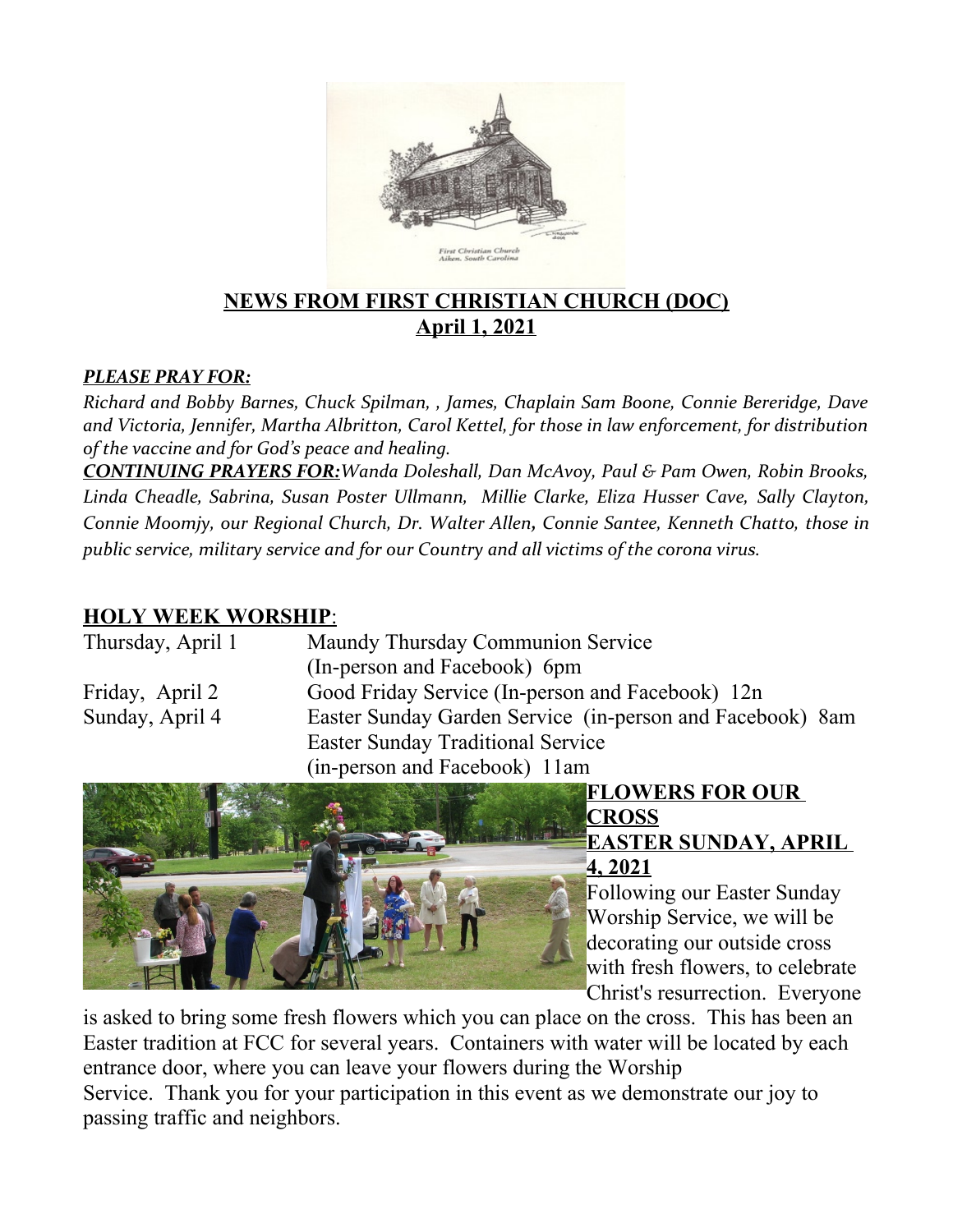

**Pastor's Note:** 

Last March, much of everything we knew as normal regarding church life and worship came to a sudden stop. We were forced, along with churches across the country, to adapt. Armed with my iphone, which thankfully had an unlimited data plan, coupled with Scott and Frances' expertise about Facebook, we moved seamlessly to having on-line worship. However, not all of our church members had the internet, or felt comfortable using it. So, joining in the path of the Sunday School class, we added a teleconference worship service at 12:15 following the 11am Facebook service. Who knew that would last a full year! But now that the season of the teleconference worship has run it's course due to vaccinations and a return to in-person worship, I want to pause and reflect on what that meant to me. With eight regular teleconference worshipers, and three of four others joining from time to time, and a record 23 on our Good Friday service last year, the teleconference "church" group took on a life of its own. Jim and Eliza alternated the Communion prayers for the Bread and Cup, others shared in the reading of scripture, and worship continued. The interactions were helpful to me, especially during the time of no in-person worship, because the telephone offered interaction that Facebook live lacks. After Jim's death, his absence was keenly felt when we longed to hear him do the communion prayers that had helped us maintain a "normal" feel. Thankfully, Eliza carried the load and combined the Bread and Cup prayers, and we continued to worship together as we also grieved Jim's loss. As church reopened, and more people came back, our numbers dwindled only to surge again in January when we closed for the second time. In February, vaccinations were a reality for the attendees, and in March we brought the teleconference worship to a close – either for now, or forever. But I learned that worship can happen in many ways – and the telephone is as good as any other way! I think about Clara Benfield and Sally Clayton, and wish this had been a lesson I had not needed a pandemic emergency to teach me. I pray the lessons we have learned in this pandemic will continue to inform us – make us stronger – and make us creative in using the untapped resources around us. Thank you for walking this journey together as the loving church with Jesus at heart!